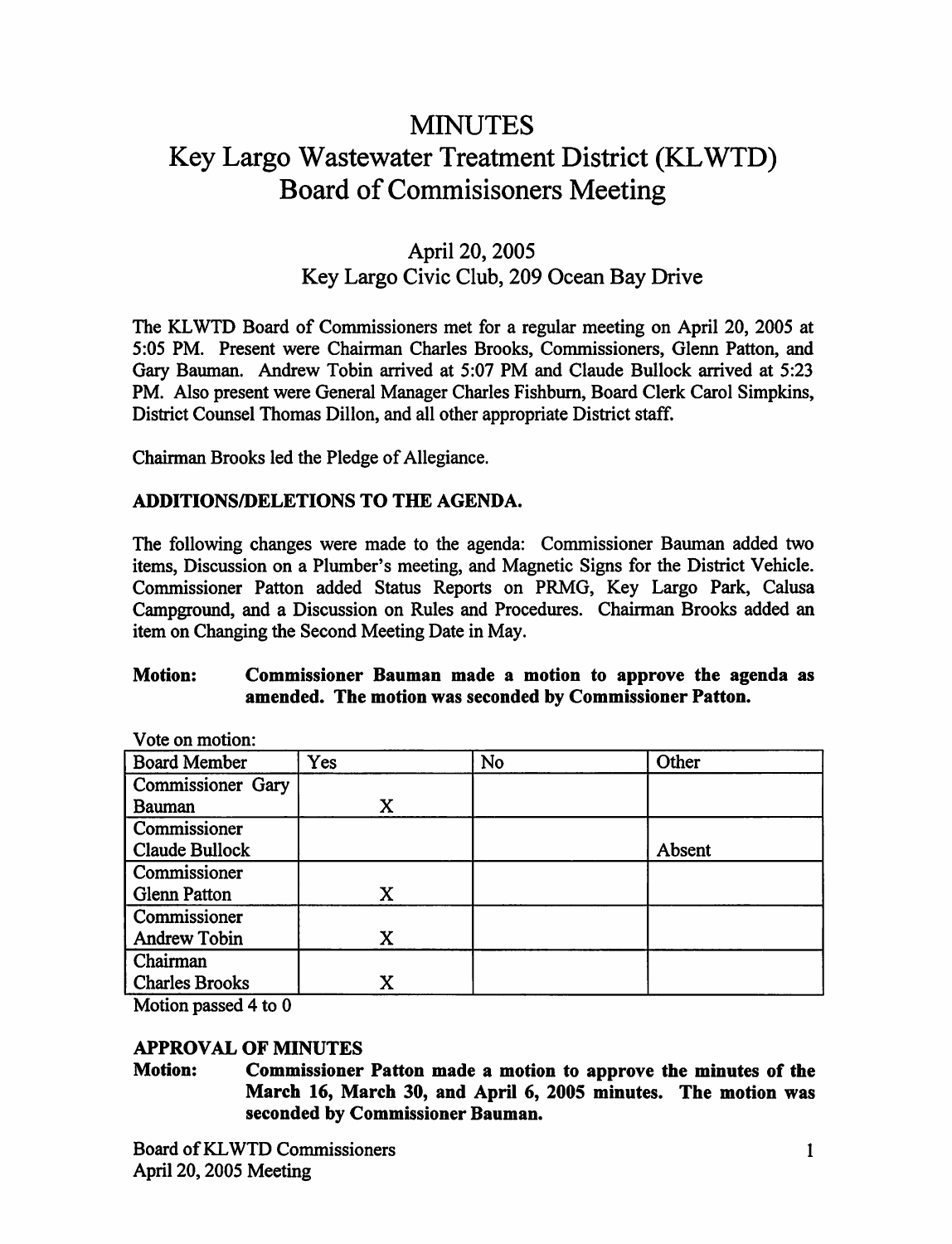

10 核酸的 拉克兰的  $\label{eq:2.1} \frac{1}{2} \left( \frac{1}{2} \frac{1}{2} \right) \left( \frac{1}{2} \frac{1}{2} \frac{1}{2} \right) \left( \frac{1}{2} \frac{1}{2} \frac{1}{2} \right) \left( \frac{1}{2} \frac{1}{2} \frac{1}{2} \right) \left( \frac{1}{2} \frac{1}{2} \frac{1}{2} \frac{1}{2} \right) \left( \frac{1}{2} \frac{1}{2} \frac{1}{2} \frac{1}{2} \frac{1}{2} \right) \left( \frac{1}{2} \frac{1}{2} \frac{1}{2} \frac{1$ 

 $\sim 10^{11}$ 

| ------                                        | search and the state of the control of                                              | $\mathcal{O}(10^{11} \, \rm{Mpc})$ . The contract of the contract of the contract of the contract of the contract of the contract of the contract of the contract of the contract of the contract of the contract of the contract of the | the state of the state of the state of<br>the state of the control of | <b>MAIL COMPANY</b><br>14.0 | $\cdot$ . | $6.96\%$<br>an Bearn<br>George M                                                                                                                                                                                                                                                                                                                                                                                            | : 36 - D                                                                                   |
|-----------------------------------------------|-------------------------------------------------------------------------------------|------------------------------------------------------------------------------------------------------------------------------------------------------------------------------------------------------------------------------------------|-----------------------------------------------------------------------|-----------------------------|-----------|-----------------------------------------------------------------------------------------------------------------------------------------------------------------------------------------------------------------------------------------------------------------------------------------------------------------------------------------------------------------------------------------------------------------------------|--------------------------------------------------------------------------------------------|
|                                               |                                                                                     |                                                                                                                                                                                                                                          | ¶. ∣                                                                  |                             |           | Committee                                                                                                                                                                                                                                                                                                                                                                                                                   | الرواقين                                                                                   |
| the contract of the con-                      |                                                                                     | <b>Service</b><br>case of the<br><b>Contract Contract Contract</b>                                                                                                                                                                       | <b>Contract Contract Contract Contract</b><br><b>Service Control</b>  |                             | $\cdots$  | 电子链                                                                                                                                                                                                                                                                                                                                                                                                                         | $\bullet$ , where $\bullet$                                                                |
|                                               | $\mathcal{L}^{\text{max}}_{\text{max}}$ and $\mathcal{L}^{\text{max}}_{\text{max}}$ |                                                                                                                                                                                                                                          |                                                                       |                             |           | $\label{eq:4} \frac{1}{2}\int_{\mathbb{R}^3} \frac{1}{\sqrt{2}} \int_{\mathbb{R}^3} \frac{1}{\sqrt{2}} \int_{\mathbb{R}^3} \frac{1}{\sqrt{2}} \int_{\mathbb{R}^3} \frac{1}{\sqrt{2}} \int_{\mathbb{R}^3} \frac{1}{\sqrt{2}} \int_{\mathbb{R}^3} \frac{1}{\sqrt{2}} \int_{\mathbb{R}^3} \frac{1}{\sqrt{2}} \int_{\mathbb{R}^3} \frac{1}{\sqrt{2}} \int_{\mathbb{R}^3} \frac{1}{\sqrt{2}} \int_{\mathbb{R}$<br><b>光星: 頭</b> A |                                                                                            |
| <b><i>Command Command Command Command</i></b> | $\bullet$ . The set of $\bullet$                                                    | the company's company's and<br>the property of                                                                                                                                                                                           |                                                                       | $\ddotsc$                   |           | $\mathscr{A}$                                                                                                                                                                                                                                                                                                                                                                                                               | المعانية والأراد<br>$\mathcal{L}_{\mathbf{a}}\mathbf{b}=\mathbf{b}$<br>$\bullet$ $\bullet$ |

ുകോണ് സംസ്ഥാന സ്വസ്തമായി സ്കോസ് ചെയ്യുകളിന്റെ സാഹ്മാനം പ്രതിക്കുന്നത്.  $\sim 100$ Authorization and the state of the property of the state of the state of the state of the state of the state of the state of the state of the state of the state of the state of the state of the state of the state of the st and conduct of a single relationship and and the conditional conduction of the فألقد المتحدث والمنازل

> cromolectronship of the first first first first first first first **E LANGE OF BREA**

 $\mathbb{R}$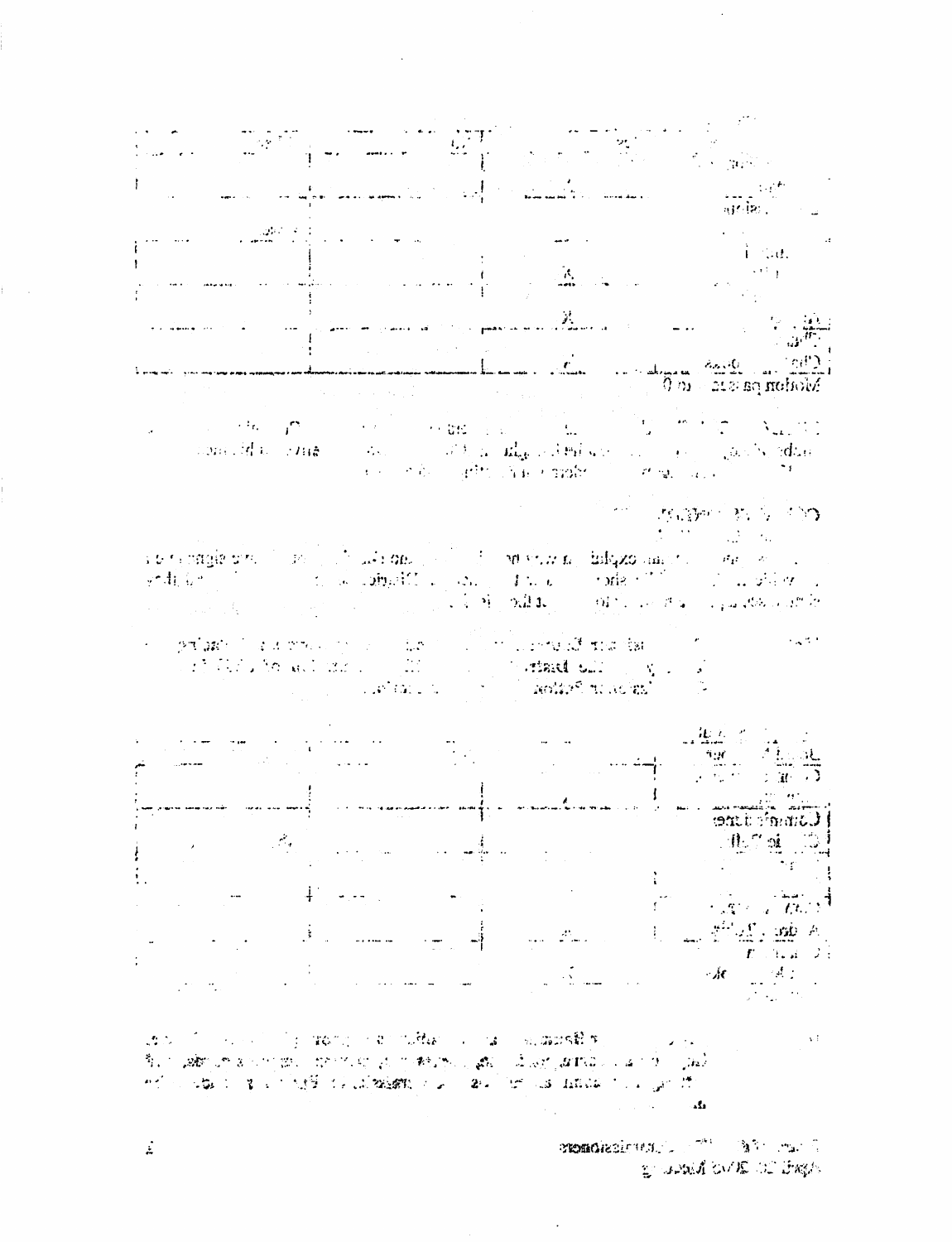| Vote on motion:          |             |           |        |
|--------------------------|-------------|-----------|--------|
| <b>Board Member</b>      | Yes         | <b>No</b> | Other  |
| <b>Commissioner Gary</b> |             |           |        |
| Bauman                   | X           |           |        |
| Commissioner             |             |           |        |
| <b>Claude Bullock</b>    |             |           | Absent |
| Commissioner             |             |           |        |
| <b>Glenn Patton</b>      | X           |           |        |
| Commissioner             |             |           |        |
| <b>Andrew Tobin</b>      | $\mathbf X$ |           |        |
| Chairman                 |             |           |        |
| <b>Charles Brooks</b>    |             |           |        |

Motion passed 4 to 0

PUBLIC COMMENT: The following persons addressed the Commission: Steve Gibbs of Key Largo stated that he thought that Chairman Brooks delivered his message to the Key Largo Homeowners Federation Meeting loud and clear.

# COMMISSIONER'S ITEMS

*Sign for District Vehicle* 

Commissioner Bauman explained why he thinks that the District should have signage on its vehicle. The public should know that there is District personnel on site and they should see a phone number to contact the District.

#### Motion: Commissioner Bauman made a motion to approve staff placing the identity on the District vehicle with a limitation of \$250 in cost. Commissioner Patton seconded the motion.

| voie on motion:          |             |    |        |
|--------------------------|-------------|----|--------|
| <b>Board Member</b>      | Yes         | No | Other  |
| <b>Commissioner Gary</b> |             |    |        |
| <b>Bauman</b>            | X           |    |        |
| Commissioner             |             |    |        |
| <b>Claude Bullock</b>    |             |    | Absent |
| Commissioner             |             |    |        |
| <b>Glenn Patton</b>      | $\mathbf X$ |    |        |
| Commissioner             |             |    |        |
| <b>Andrew Tobin</b>      | $\mathbf X$ |    |        |
| Chairman                 |             |    |        |
| <b>Charles Brooks</b>    | X           |    |        |

Vote on motion:

Motion passed 4 to 0

Motion: Commissioner Bauman made a motion to approve placing the District Logo on all correspondence, documents, memos, business cards, and interagency communications. Commissioner Patton seconded the motion.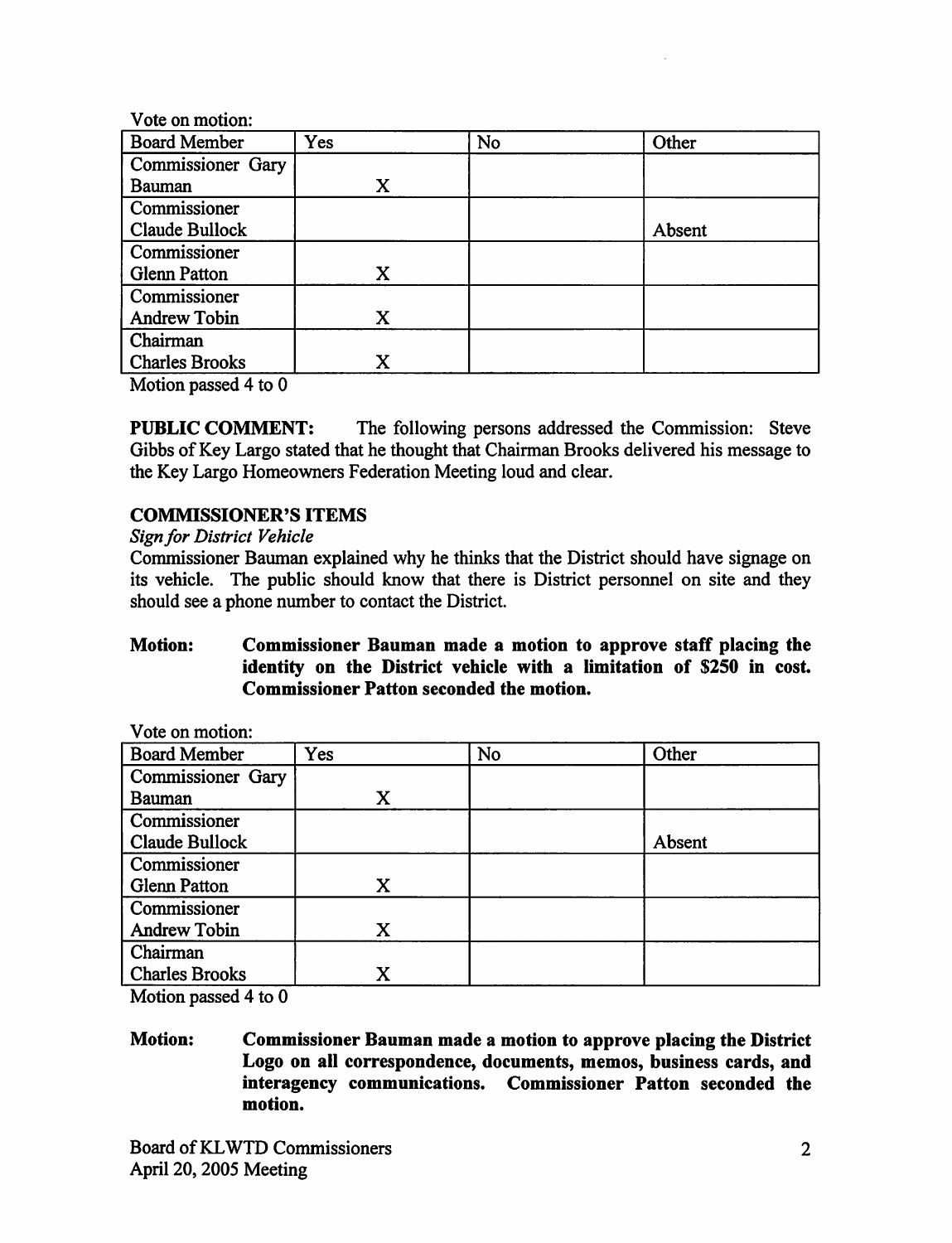| Vote on motion:          |     |           |        |
|--------------------------|-----|-----------|--------|
| <b>Board Member</b>      | Yes | <b>No</b> | Other  |
| <b>Commissioner Gary</b> |     |           |        |
| <b>Bauman</b>            | X   |           |        |
| Commissioner             |     |           |        |
| <b>Claude Bullock</b>    |     |           | Absent |
| Commissioner             |     |           |        |
| <b>Glenn Patton</b>      | X   |           |        |
| Commissioner             |     |           |        |
| <b>Andrew Tobin</b>      | X   |           |        |
| Chairman                 |     |           |        |
| <b>Charles Brooks</b>    | X   |           |        |

Motion passed 4 to 0

Commissioner Bauman requested that the Monroe County be removed from the Logo. The Board by consensus directed that the Monroe County be removed from the KL WTD official logo.

#### *What's Next*

Chairman Brooks asked the Board members their thoughts on what the District would do if the 20 million dollars did not come through from the County and/or if the 20 million dollars from the County does come through but there is no other funding after that what do they see the District doing.

Commissioner Bauman stated that he thinks that if no Federal, State, or County grant monies come through in at lease a 50 to 60 percent area them the District should close down new projects.. There should be no new projects. Nothing should be done until the monies are allocated. If the District only gets 20 million of the 35 million dollar project then the District should bond the connection fees proceeding through the Sexton Cove / Lake Surprise Project.

Commissioner Bullock said he is not sure that he would agree with closing down new projects. He is of the opinion that the District should prepare plans and specification, get the engineering done that is needed for the entire Island of Key Largo. That puts the District in a position that says if more monies come in the District is ready to proceed. The District might be able to bond out the monthly rates to obtain the necessary funding to complete all construction engineering. The rates will have to be compared with the rest of the County for equality. The whole picture needs to be looked at before a decision is made to not go any further.

Commissioner Patton has not contemplated the idea of (to much) not receiving the \$20 million from the Bond from the County. He stated that the Board could be a little bit more pro-active in regards to getting more community support; and be more in your face with the Governor, and the State Legislature and Homeowners Associations. He feels the Board needs to educate the public and let them know what a good package the KL WTD has for them. He stated that the feedback that he has received from Commissioner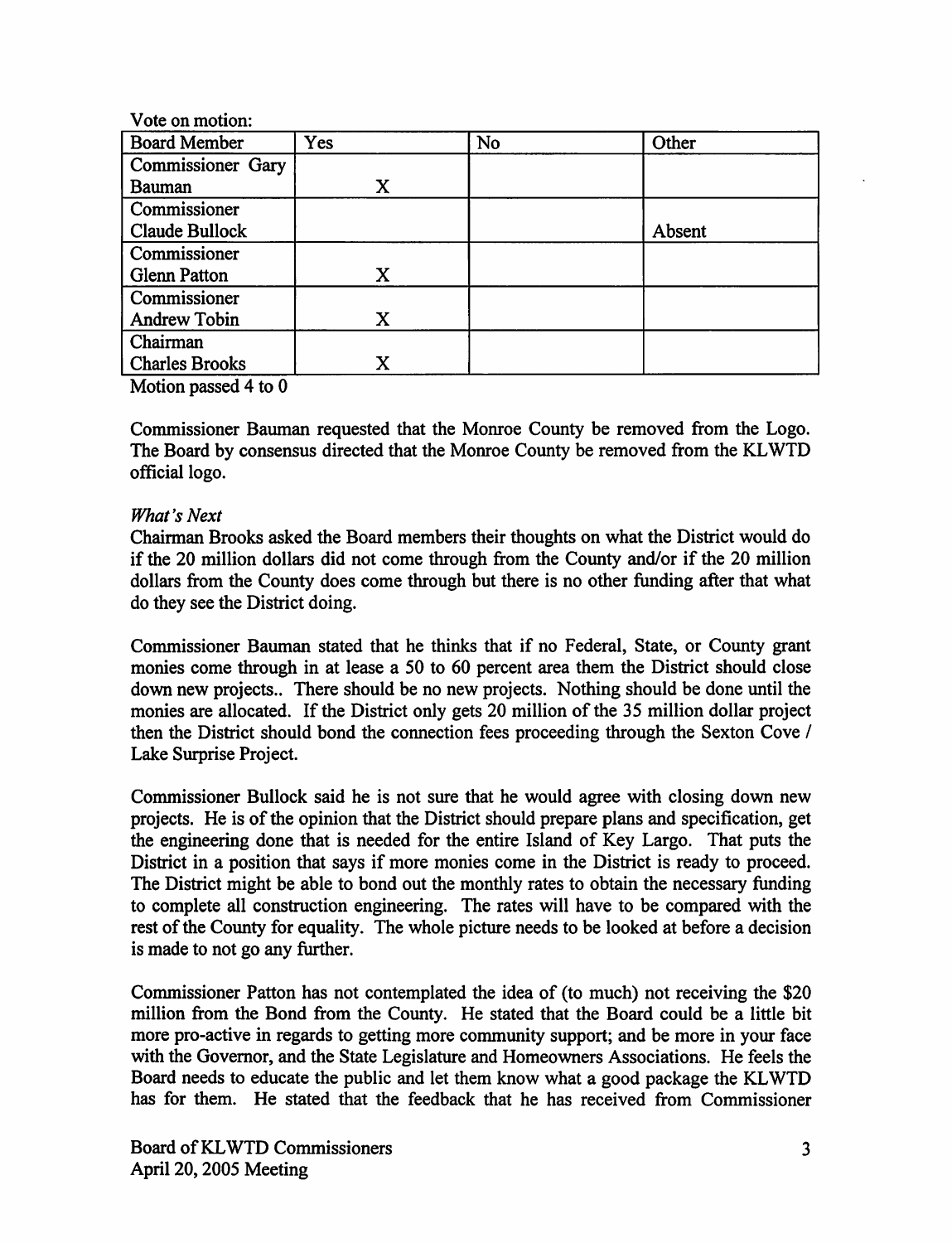Nelson has been very positive of the financial, engineering, and basic total business plan that was presented to him at a meeting on April 18, 2005. Commissioner Nelson needs support to insure that the State will follow through on their portion of the funding. Commissioner Patton feels that the District is in an excellent position to move forward. If the 20 million does not come through the District can still move forward with the engineering and be pro-active in regards to being ready to go when the money does materialize. The District can only do what it has money to do. He does not think that the Community will go for funding the system totally like the rest of the State does.

Chairman Brooks stated that Commissioner Nelson is using the District's 20 million which was promised to the District hooks free. Commissioner Nelson is putting in the hooks. If the State comes through with 30 million dollars then the money would be available but not until then.

Commissioner Tobin stated that he liked Commissioner Nelson's thinking.

Chairman Brooks then stated that there is a possibility (by one Commissioner) that the 20 million may not materialize and it may come in the form of State money not County Bond money through infrastructure in the form of 14 million that may or may not come from the State in 2007 or 2008.

Commissioner Tobin stated that the reason he likes Commissioner Nelsons hurtle is that it is good negotiating tactics if the County is going to put in 20 million dollars then that is a good opportunity for the State to fish or cut bait. Everything that the District has been doing has been premised on the fact the County is going to give the District 20 million dollars. If they are not going to give the District 20 million dollars then the District has to go back to the drawing board and figure it out. We will have to retool and figure out the next step. Chairman Brooks asked Commissioner Tobin what his position would be if he was faced with the fact the District would not be getting the 20 million dollars; would he sign a contract for engineers for the Sexton Cove / Lake Surprise Project. Commissioner Tobin stated that the District could not afford it but he would want to think about it more and talk to staff. He is concerned with getting from 800 EDU's; below 800 EDU's we are not stabilized. He would like to stabilize enough of a sewer district that could maintain itself. The District could not shut down but it cannot go around hiring multi million dollar Engineering firms without cash flow and a larger EDU basis. He would look to take on a smaller project to bring the EDU's up to 2000 to maintain the District and stabilize and figure out were the next funding source would be coming from.

Commissioner Bullock stated that the District could get a good estimate for a special assessment and secure that fund for strictly engineering. He is convinced that at one time or another, the Engineering will have to be done. He feels that as a responsible Board they should be working towards meeting the 2010 mandate. If the District is doing the design work whether or not anything is being built then the Board is working towards that goal. The District needs to do what it takes to be sure that the funding is in place to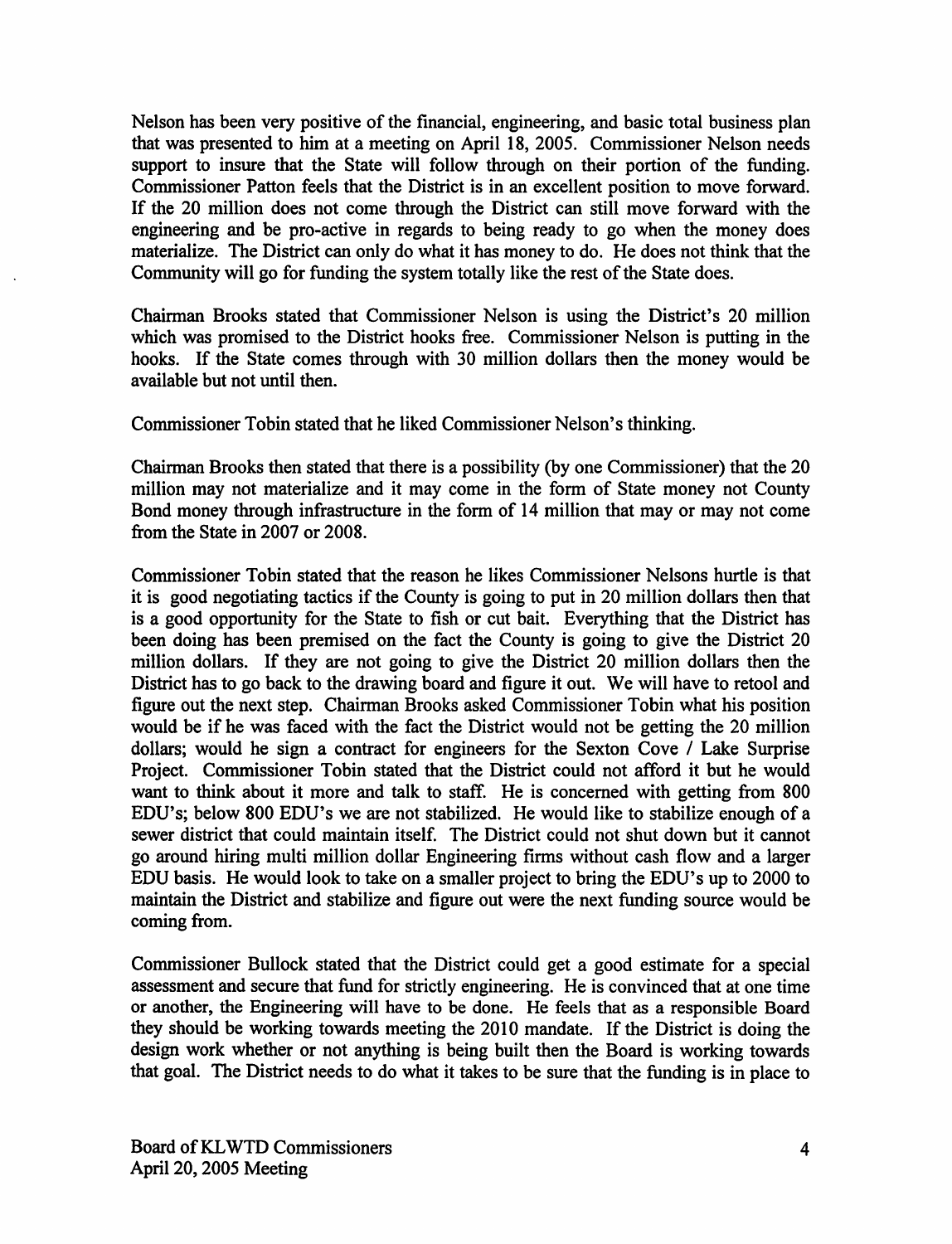take care of operating expenses and design cost to take the District through the next project to where the District will make the award to the Engineers.

#### *Rules and Procedures*

Commissioner Patton proposes that the Board puts on the next agenda an item for discussion as to what the Boards concerns are with in the Rules and Regulation; for example, vacant lots, laundromats, and commercial connection fees.

Commissioner Tobin is most anxious to get a handle on rates. The rates have to be settled to settle projects and financing. Anything that can be done to settle the rates should be done, the sooner the better.

Commissioner Bullock explained that the Board is right back at the same issue. The Board should sit down knowing what it takes to operate, knowing what it is going to take to continue with projects and operation of the Treatment Plant. He does not see getting rid of any staff at the moment even if the 20 million does not come through. The minimum project that should be planned for is to take care of the operating cost for several years beyond the end of having the present projects on-line. If there is design money available the District should continue doing design work for the next several years and then say this is as far as the District can go and then wait for more funding. This would be his rock bottom as to what the Board should do as a responsible Board trying to achieve the 2010 mandate. If the mandate is changed them the schedule of funding should be reviewed.

Chairman Brooks asked if he meant that the Board should look at what the dollar capacity is and what the design would accomplish and that would be the finish line until additional funding is supplied. Commissioner Bullock agreed.

Commissioner Bauman stated that PRMG has not given the Board any number yet. The Rules and Procedures are needed but no data has been supplied yet.

Commissioner Patton stated that he felt that certain Rules and Procedures can be agreed upon without having the numbers equation related to the actual rates. Commissioner Bauman stated the he would like to know the financial impact each decision will have before it is implemented. PRMG is being paid to provide that information to the Board and it is not available yet.

Chairman Brooks said that he reported to the Federation of Homeowner's meeting that the he said that the connection fee may be \$4 770 and he had made it very, very clear that the number is only a hypothetical number and is not cut in stone. Mr. Gibbs picked up on the statement that Commissioner Bauman made concerning that it may be done for less. Commissioner Bauman responded that he has stated that he feels it is premature to talk about the cost until all of the numbers are in.

Chairman Brooks told Staff that the Board is hungry for the information that they need to set the rates, policy, and procedures. The true cost may not be known until the design is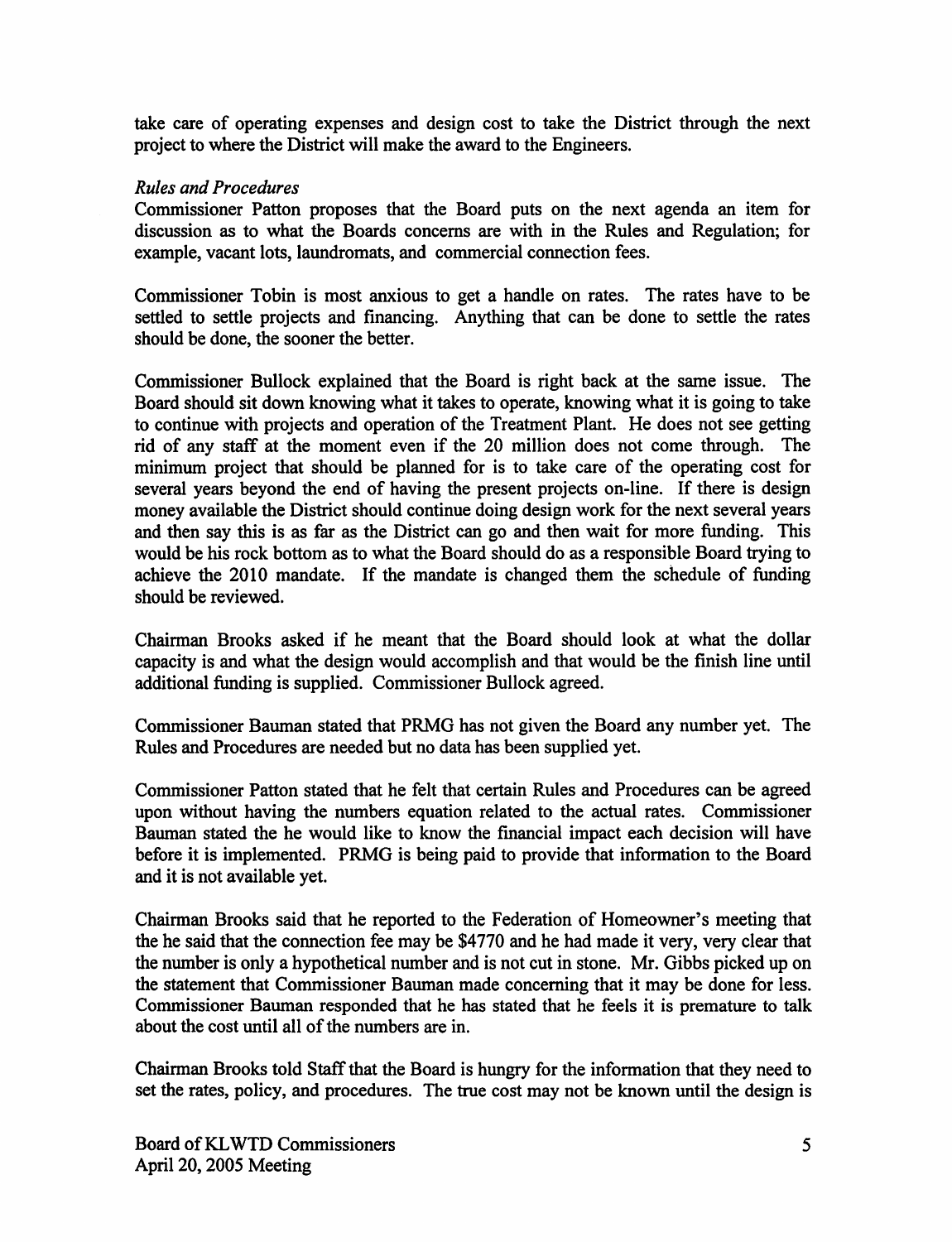finished and until such time the numbers that the District are working with are hypothetical.

Commissioner Patton said that PRMG is putting together a total build out for the Island based on numbers from Staff. The Rules affect the Rates and the Rates affect the Rules, which comes first. He feels that the Board can move forward with the numbers that are available. When PRMG gives the Board the numbers it is a guess and the Board can do some of that themselves.

Commissioner Bullock explained that to make a decision on a lot tonight or tomorrow the District would need the bold financial expenditure guess. This might mean that the District will have to turn around and say that they have to grab every nickel and dime all the way along the line and it will have to be distributed across the whole board. Concerning giving the laundromats a break he is not sure that is a good idea at this point until he sees what the big project is going to be and what it is going to be funded against. A decision has to be made to go beyond the projects that are currently on the board because that decision is going to be the point that will be scaled to and the designs will be taken through to that point. The District needs the funds for the design for the entire Island; that way the State cannot come back and say that the District gave up on the State. The District will be able to say that they have not given up on the State but have taken the design out to the year 2010 so if the State comes along with some money the District will be able to build.

Chairman Brooks brought to the Board's attention that at the BOCC Meeting Mayor Dixie Spehar had a resolution to create a committee between the FKAA and the County that passed at the BOCC meeting. The document refers to what they are doing for unincorporated Monroe County that includes Key Largo. The Committee would review all RFP and contraction contracts in unincorporated Monroe County. Chairman Brooks is concerned with the confusion that it may cause. He has respectfully requested of the County that the resolution more accurately describes the areas in which the resolution is intended to govern.

The County Administrator had requested that he be authorized to enter into discussions with the incorporated areas and special districts to establish a cooperative purchasing and bid agreement and to offer Countywide services where economy of scale brings financial incentives to both parties.

Chairman would like to change the second meeting date in May to the  $26<sup>th</sup>$  of the month instead of the 18<sup>th</sup>. The Board agreed by consensus to move the second May meeting to the  $26<sup>th</sup>$ .

# FINANCIAL OFFICER'S REPORT

*Pending Payments List*  Financial Officer Martin Waits presented the pending payment list for April 20, 2005.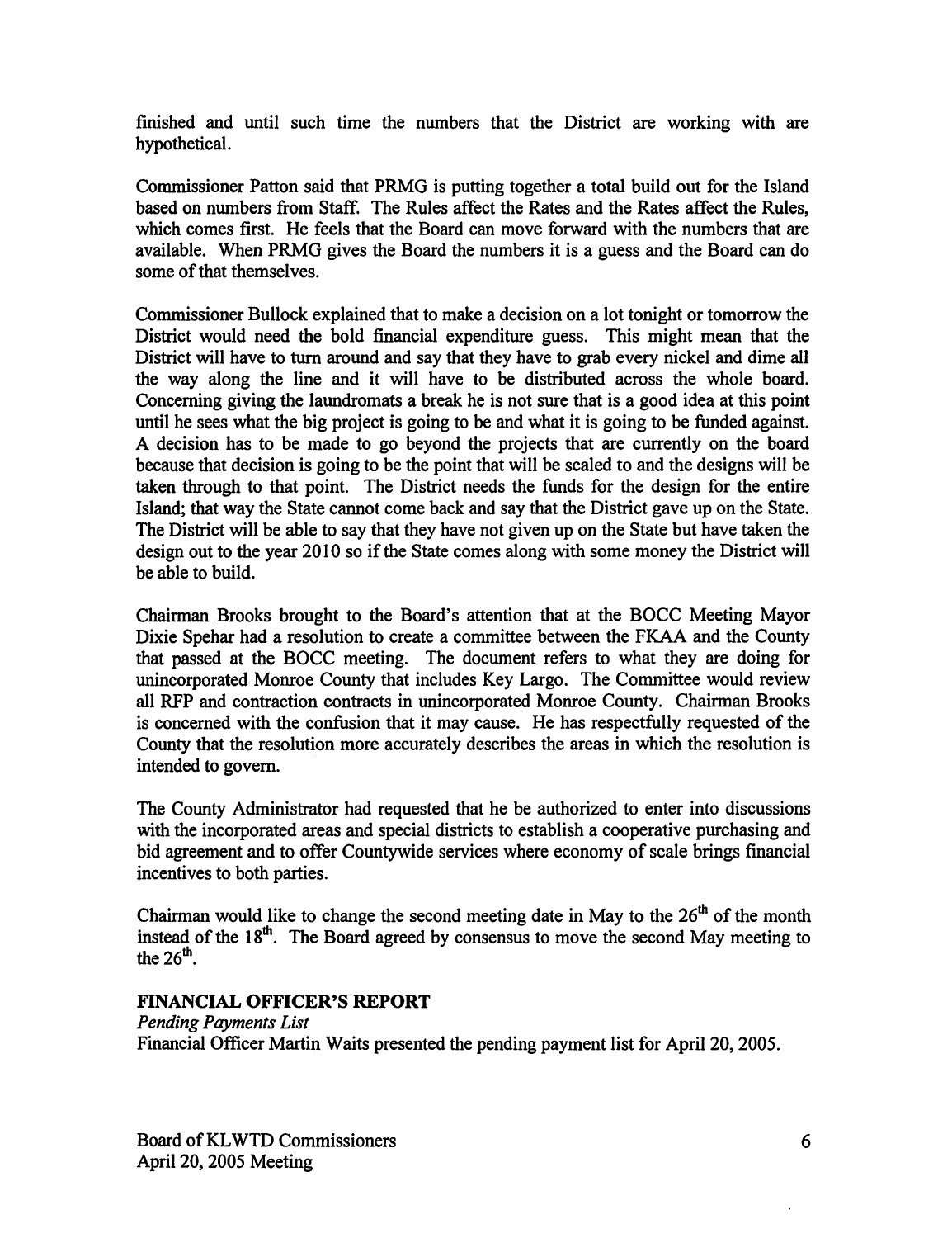# Motion: Commissioner Tobin made a motion to approve the pending payments list for April 20, 2005 subject to the availability of funds. The motion was seconded by Commissioner Patton.

| Vote on motion:                                                                 |             |    |       |
|---------------------------------------------------------------------------------|-------------|----|-------|
| <b>Board Member</b>                                                             | Yes         | No | Other |
| <b>Commissioner Gary</b>                                                        |             |    |       |
| Bauman                                                                          | X           |    |       |
| Commissioner                                                                    |             |    |       |
| <b>Claude Bullock</b>                                                           | $\mathbf x$ |    |       |
| Commissioner                                                                    |             |    |       |
| <b>Glenn Patton</b>                                                             | $\mathbf x$ |    |       |
| Commissioner                                                                    |             |    |       |
| <b>Andrew Tobin</b>                                                             | $\mathbf x$ |    |       |
| Chairman                                                                        |             |    |       |
| <b>Charles Brooks</b>                                                           | X           |    |       |
| $\mathbf{A}$ and $\mathbf{A}$ is a set of $\mathbf{A}$ is a set of $\mathbf{A}$ |             |    |       |

Motion passed 5 to 0

# LEGAL COUNSEL REPORT

District Counsel Thomas Dillon reported that the RFQ for a Financial Advisor will be in at the end of the week and a copy of each one will be distributed to the Board Members.

Mr. Dillon said that the has attended his first official Florida Keys National Marine Sanctuary Board meeting as a member on April 19, 2005.

# ENGINEERS REPORT

Ed Castle, District Engineer, reviewed the progress on the Key Largo Trailer Village. The completed streets have been paved and cleaned up. The contractor is still setting pits and trenching vacuum lines. They will be putting vertical steel up at the treatment plant ina week.

There was a complaint from a resident in the Key Largo Trailer Village which was sent to the FDEP. They have responded with favor to the District.

#### *On Site Pilot Project*

General Manager Charles Fishburn reported that there will be a presentation by Eco Smart on May 4 and the application will be submitted on May 15, 2005 for a project.

# *GENERAL MANAGER'S REPORT*

*CDBG Late Application* 

There was one application turned in late.

Motion: Commissioner Tobin made a motion to accept the late application and it be processed after the "on time" applications have been processed. Commissioner Bullock seconded the motion.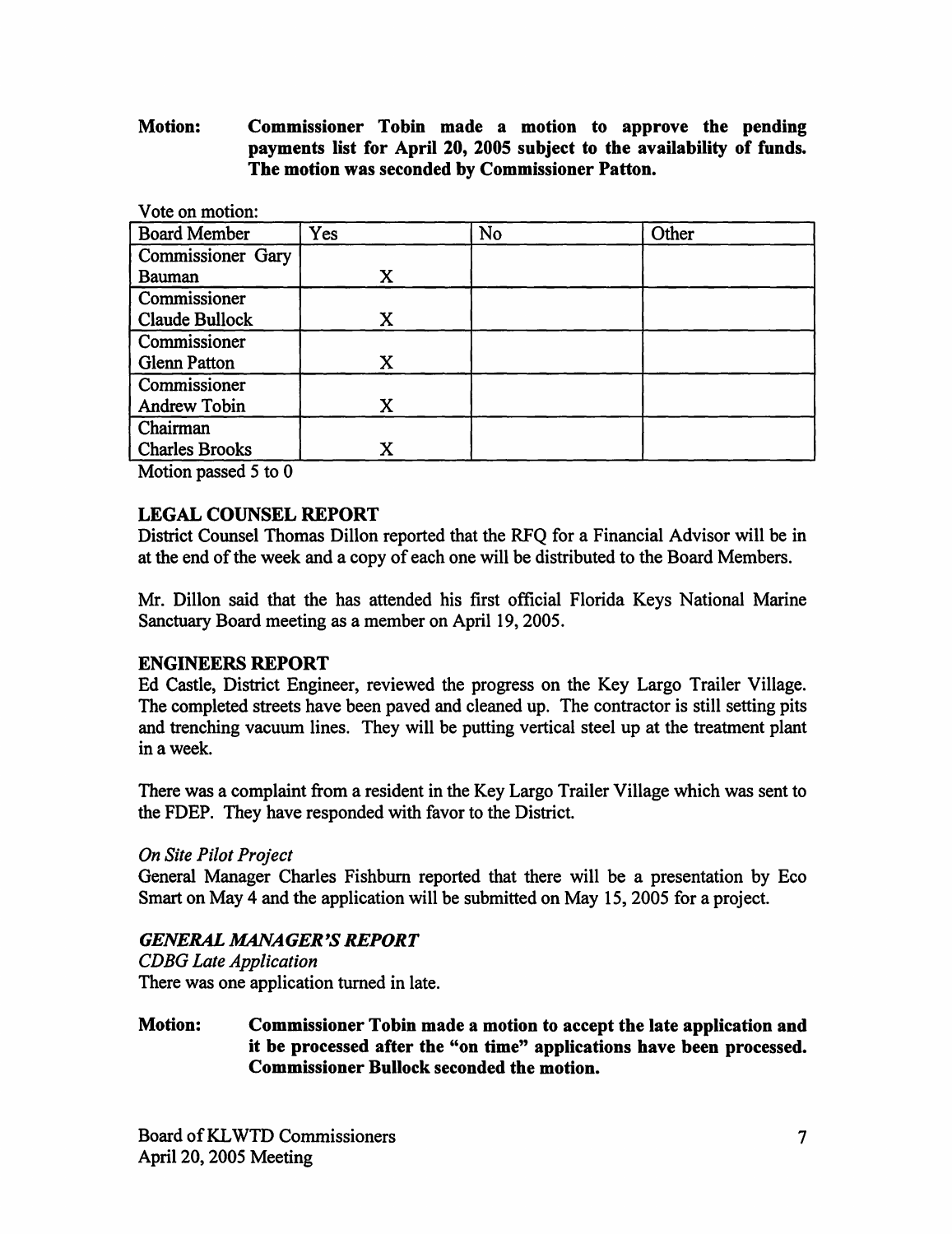| Vote on motion:       |             |    |       |  |
|-----------------------|-------------|----|-------|--|
| <b>Board Member</b>   | Yes         | No | Other |  |
| Commissioner Gary     |             |    |       |  |
| Bauman                | X           |    |       |  |
| Commissioner          |             |    |       |  |
| Claude Bullock        | X           |    |       |  |
| Commissioner          |             |    |       |  |
| <b>Glenn Patton</b>   | X           |    |       |  |
| Commissioner          |             |    |       |  |
| <b>Andrew Tobin</b>   | $\mathbf X$ |    |       |  |
| Chairman              |             |    |       |  |
| <b>Charles Brooks</b> |             |    |       |  |

Motion passed 5 to 0

#### *Septic Tank Abandonment Permits*

General Manager Charles Fishburn gave a report on a meeting that staff had with the Health Department on what the District would have to do to issue the Septic Tank Abandonment Permits.

Commissioner Bullock asked if the aerobic systems could be used as cisterns instead of disabling them. Commissioner Tobin agreed with the idea. Ed Castle reported that he has looked into the abandonment procedures, had met with FDEP and that they were not going to allow use of the tanks as cisterns. The homeowner has to get FDEP to allow them to do it. The tanks could float out of the ground if the water level gets to low. He also stated that the cost of the process could be as high as \$250.00.

Mr. Fishburn explained that the tanks could be core drilled and filled with sand leaving them in a state were the owner could use them at a latter date.

Commissioner Bauman requested a complete report on the true cost of the septic tank abandonment permit process.

Chairman Brooks stated that he is dynamically opposed to taking on the Health Department's responsibility. It is taking on a responsibility that the District does not need.

# *Plumber Meeting*  Staff was directed to have the first plumbers meeting late in May.

#### *PRMG*

General Manager Charles Fishburn reviewed a preliminary schedule from PRMG.

Commissioner Tobin is interested in having a report that would show what would happen if all of the hotels were removed from the commercial, what does that do to the daily flows.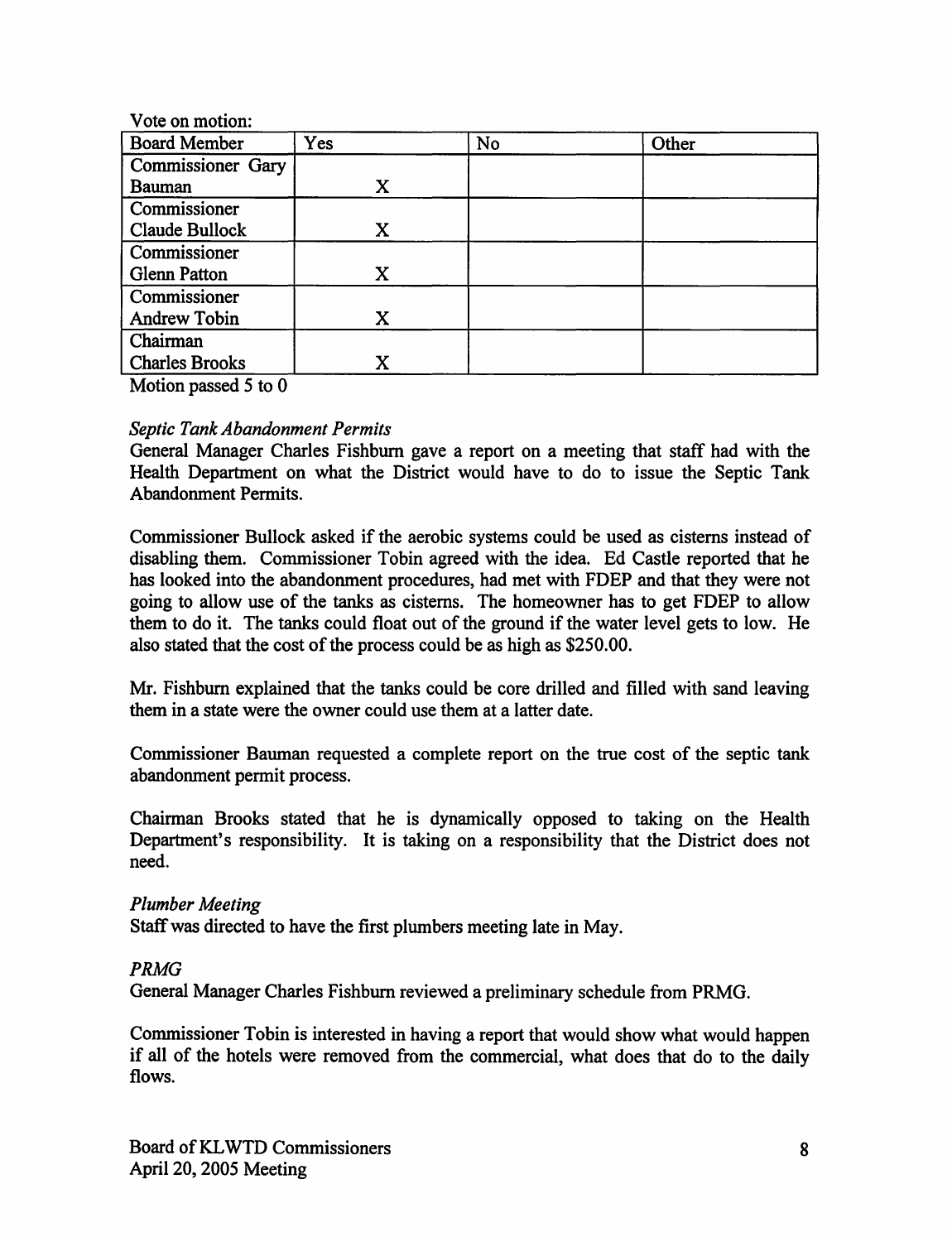Commissioner Bauman questioned the Government use of water. It was suggested that schools contribute a large amount of the government usage. District Counsel Thomas Dillon is going to look into the question whether a school can be required to connect to the sewer system as well as checking with Bob Feldman on the legality of an onsite system declaring that they are an investor owned utility and therefore do not have to hook up to the system.

The Board discussed the use of deduct meters.

Commissioner Tobin requested that Staff present PRMG with different scenarios to use for calculations.

General Manager Charles Fishburn explained that if the Board would set a connection charge then PRMG could better set up scenarios. The Board stated that they are not comfortable with setting a connection charge yet. Mr. Fishburn said that the commercial will be addressed at the May 4<sup>th</sup> meeting.

Commissioner Bauman would like to see how other places that are similar to Key Largo have handled different scenarios.

General Manager Charles Fishburn explained his concern over the possibility of not getting the \$20 million from the County Bond. Commissioner Patton pointed out that he has had extensive conversations about the \$20 million with Commissioner Nelson and he is assured that the District will get the \$20 million. Commissioner Nelson wants the matching money from the State that was within the DCA agreement: it was in the original resolution.

Chairman Brooks clarified the process that he has gone through. He went to Key West in the beginning of the year (2005) at the County's invitation, with Mr. Fishburn. The County was proposing \$20 million for Key Largo and \$20 for Big Coppitt Key. He asked how fast the process could be done. The County said that it would take 30 or 60 days. They would open an account for Key Largo for \$20 million on a reimbursement basis. There were no string attached to the \$20 million dollars, none what so ever. Commissioner Tobin explained that there were strings attached to the agreement between the County and the State. Chairman Brooks said that all the negotiations to the current point have been that the \$20 million is coming to the KL WTD. The fotmer County Administrator Jim Roberts, the new County Administrator Tom Willi, the Bonding Agent, and the FKAA were at the meeting and Chairman Brooks raised the question, "Is there anything in this agreement that is connected to the DCA Agreement or is there anything in the agreement that the pending lawsuit on the DCA Agreement that could hold the money up?" He was told that is separate and it was not subject to that.

Chairman Brooks has talked to Commissioner Nelson and he said that he would support Mr. Brook's position but he would need two more votes on the Board. The District is negotiating an agreement with the County at this point which has no mention of the State DCA Agreement and the Environmental lawsuits that may be holding it up. Chairman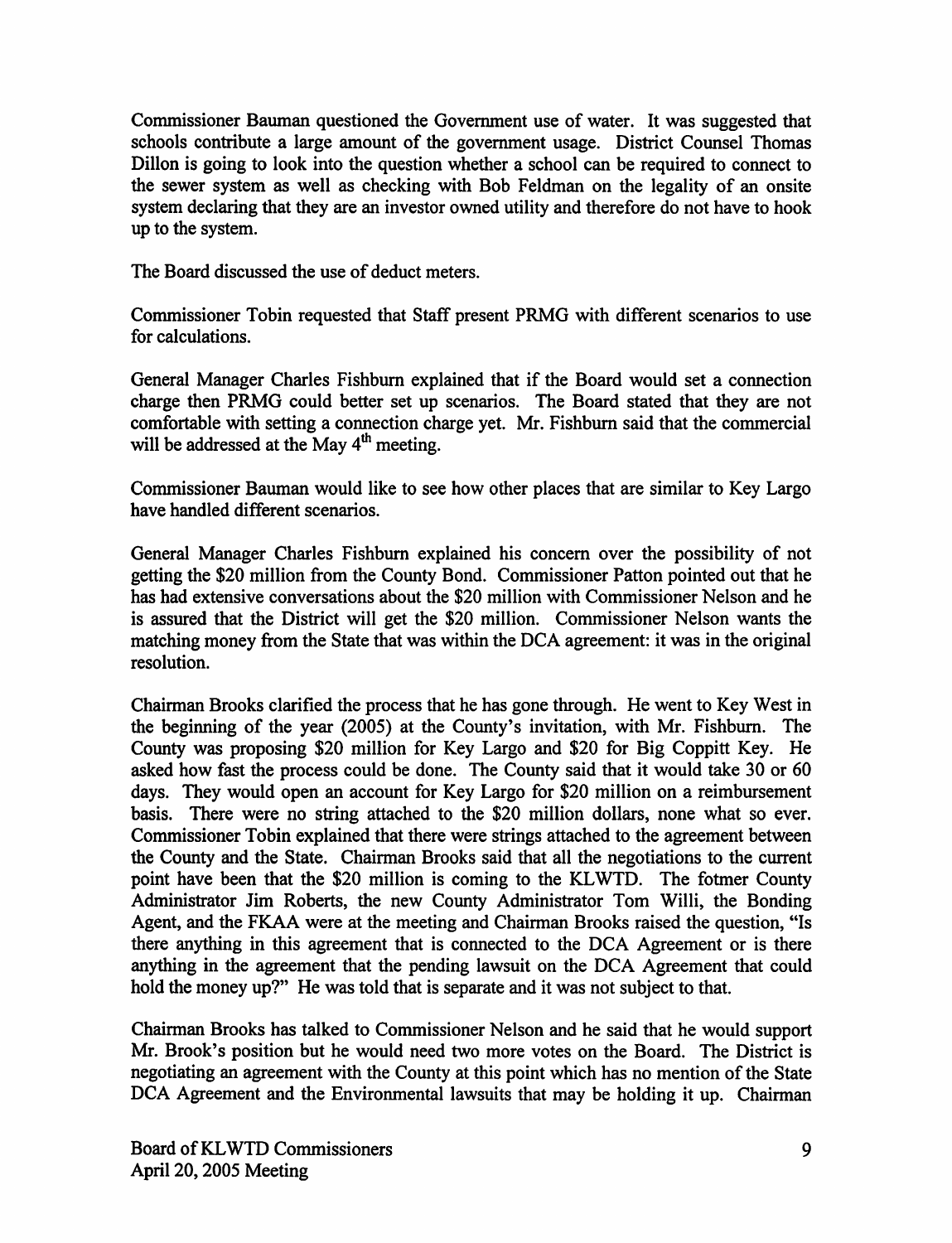Brooks asked Financial Officer Martin Waits to explain what is going on with the SRF funding. Mr. Waits explained that the District had applied to for the SRF funding based on the fact that the District would have the \$20 million dollars from the County which would help justify the total project. Without the \$20 million the District would not have a project and without the project the District could not get the SRF preconstruction loan to design the project.

Chairman Brooks stated that he does not want the taxpayers of Key Largo and the fact that the District needs to move forward to survive to be sacrificed because the County is trying to force the State to fulfill their agreement. At the last BOCC meeting in Key Largo it was stated that the BOCC did not want to hold up the KL WTD and the Interlocal agreement because of what was happening in the Lower Keys.

Commissioner Patton agreed with Chairman Brooks that the \$20 million should not have any strings attached to it. At various public forums the BOCC Board has indicated that they are committed to the \$20 million for Key Largo. Commissioner Patton recommends that the Board should have a resolution presented to the BOCC at the May 18<sup>th</sup> meeting that would fund through the bonding process the engineering phase and say that the District will be back in the Fall for the rest of the monies.

General Manager Charles Fishburn would like to see the Inter-local Agreement presented at the May  $18<sup>th</sup>$  meeting.

Chairman Brooks stated that he does not want to go to the BOCC with a lesser agreement than an agreement for all of the \$20 million. The Board agreed with him. District Counsel Thomas Dillon was directed to proceed on his side to try and get the Inter-local agreement on the BOCC agenda for May 18, 2005.

#### *Key Largo Park*

The contract will be signed after the meeting. There was a soft preconstruction meeting held with the contractor and they will begin the Key Largo Park Project on May 1<sup>st.</sup>

#### *Calusa Campground*

Mr. Fishburn reviewed a letter with three recommendations for the campground including the recommendation from the Engineer on the technically correct way to connect to Calusa Campground.

#### **ADJOURNMENT**

After a motion to adjourn by Commissioner Tobin and a second by Commissioner Patton the Board adjourned the meeting at 9:00 PM.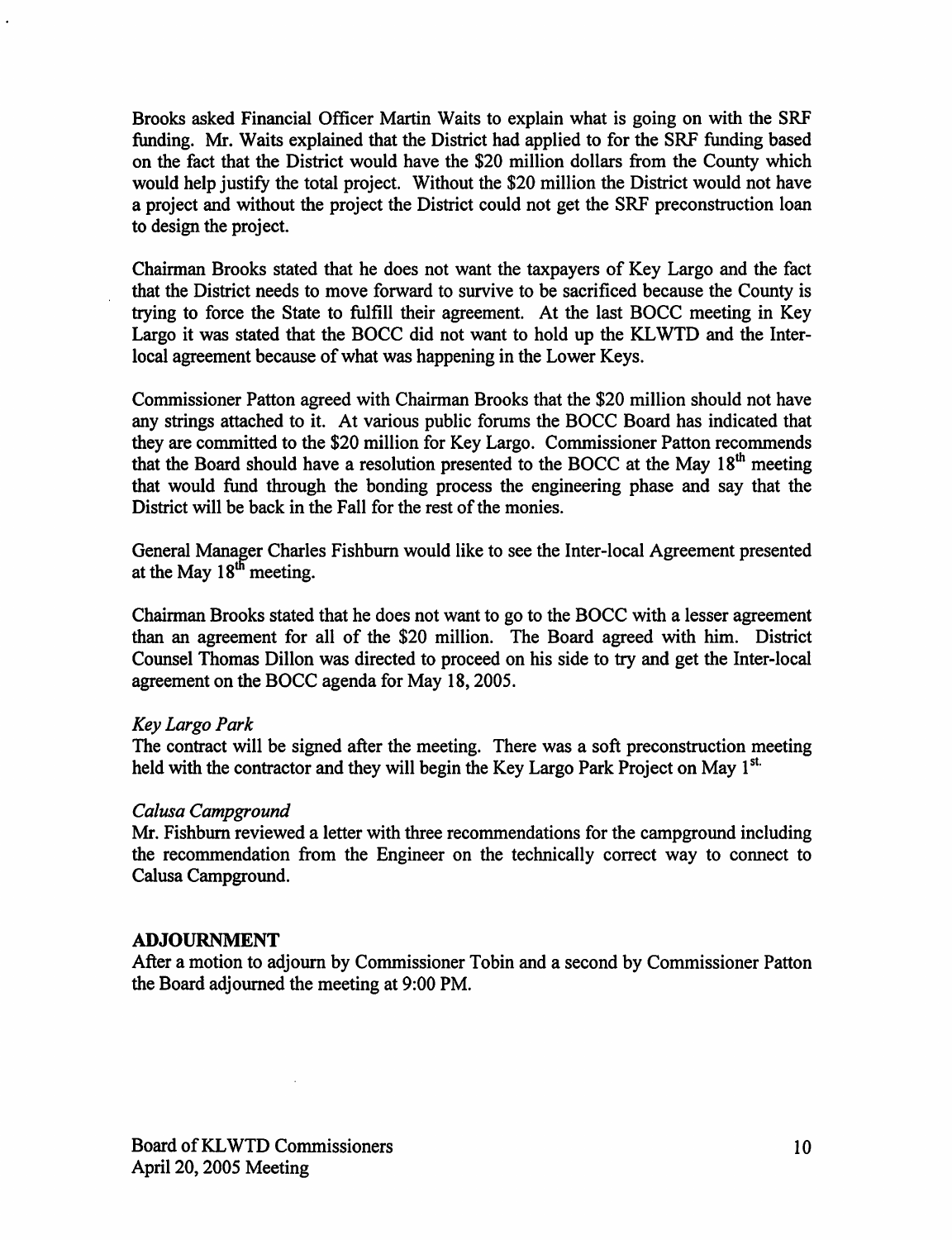The KLWTD meeting minutes of April 20, 2005 were approved on May 4, 2005.

Chairman Charles Brooks www. Carol Simpkins,<br>Board Clerk